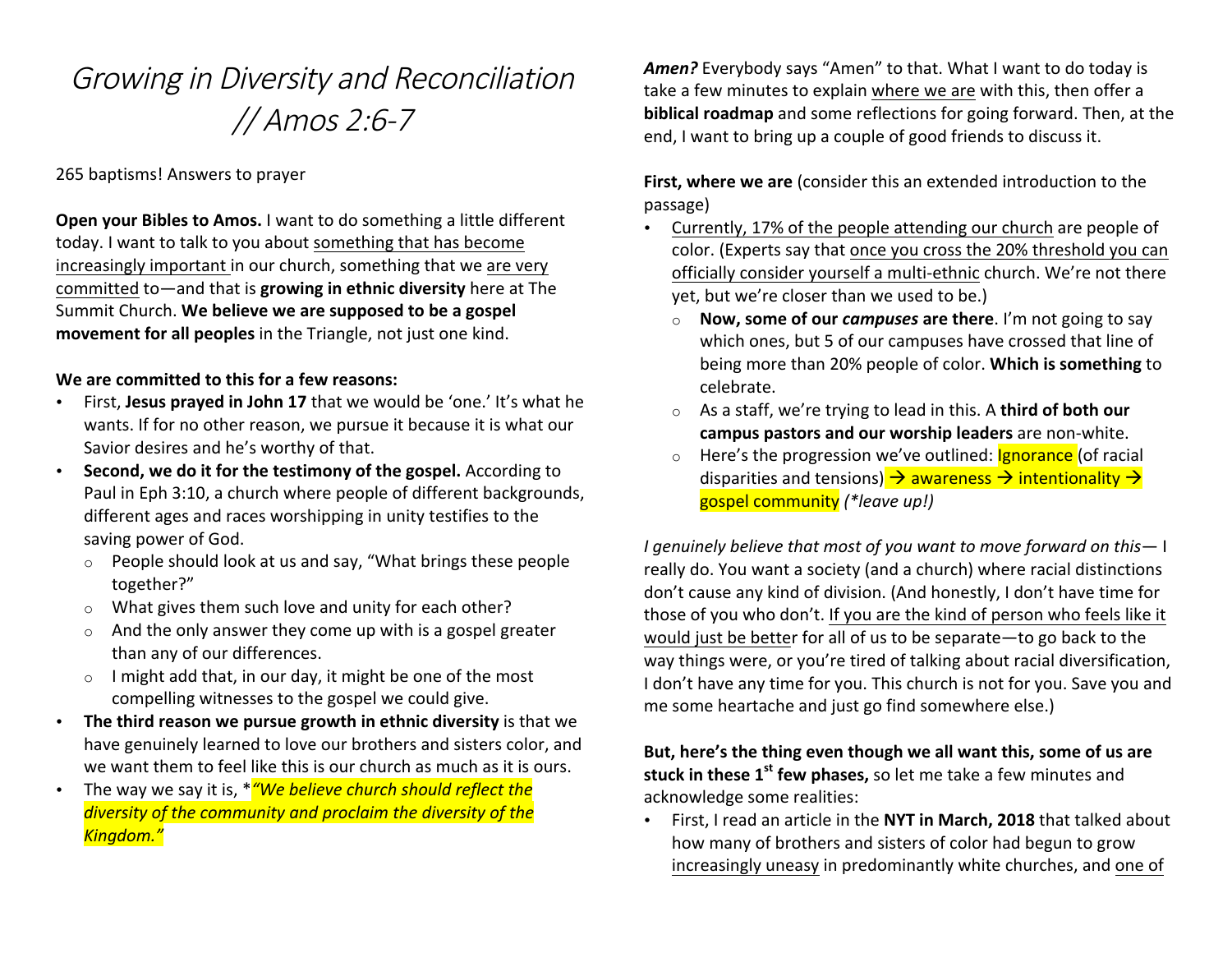the reasons they cited was the unqualified support white evangelicals **seemed to give, and continue to give**, to our President, despite persistent moral failures on his part and his ambiguity and sometimes silence on critical issues of race.

- o **Here's what we know: 81% of white evangelicals voted for Trump / 88% of church-going blacks voted for Hillary.**
- $\circ$  Neither side could understand the other. Many of you who voted for X couldn't understand how a Christian with any real knowledge of what was going on could vote for X.
- o And I understand those reasons. And *vice-versa.*
- $\circ$  **And (as I told you back in November) I know some of you felt like you had no good options this time**. And some of you put things on this side and some of you on this side and weighed it out and you made different choices about who was best.
- o But the question this article presented was whether the 81% of white evangelicals who voted for Trump have been sufficiently clear in their identification of African-Americans (and other ethnicities) in their struggle.
- o **Dr. George Yancey (AA sociologist** and committed Christian, member of the Village Church in TX) says if after weighing everything out you felt compelled to vote for Trump, he says, "I can see where you were coming from," but if that was you, your voice should be the loudest when disparaging things are said about fellow citizens. And, on the other side if after considering all the factors you felt compelled to vote for Hillary, your voice should be the loudest about the sanctity of life, or religious liberty or the ability God has put in each of us to make something of ourselves.)
- Which leads me to the second thing: In their book *Divided by Faith*, authors and Emerson and Smith conducted a poll of black and white respondents **asking what contributed most** to racial disparities in our country—the *fact that blacks in our country have a lower average household income*, lower net worth, lower probability for advancement and etc.
	- $\circ$  You could respond along a spectrum of individual responsibility— i.e. on one side the problem is primarily a lack

of personal motivation; and on the other side the problem is primarily structural bias and discrimination. How you weighted these things in contributing to the disparity. **GRAPHIC 1** Among the black and white populations and large, whites tended to explain it more as a lack of personal motivation.  $GRAPHIC$  2 Blacks tended to put it over here.

- o **But watch this.** They also had the respondents identify if they were born-again, church going Christians, and then analyzed just their responses, and blacks and whites were even further apart. **GRAPHIC 3**
- My point is not to try and get in and explain what the right answer to this question is; just to show you how far apart the perceptions are and why there needs to be a lot of listening.
- I'm sure there is a lot that we can learn from each other, but if you're in the white community, shouldn't you want to know why your brothers and sisters in Christ feel this way?
- When there is something like a police-shooting of (what turns out to be) an unarmed black man, do we at least understand that there is a long history of racial injustice that is conjured up in the minds with each event?
- And **do** we understand that many of our brothers and sisters of **color** have to face things that many of us in the majority culture don't face?
- In our race class I went over several of these:
	- o As a white guy, I **don't have to worry about my name causing me to be overlooked** on a job or housing application.
	- o As a white guy, if a traffic cop pulls me over, I never wonder if **it was because of my race**. I don't want to take away from the incredible and brave work our men and women of the police force do, putting themselves in harm's way for us every day, but (almost all POC have stories about this)
	- $\circ$  **As a white guy, when I am told about our national heritage or church history, or "civilization**," I am shown that people of my color made it what it is—the heroes and role models I'm given are almost always white.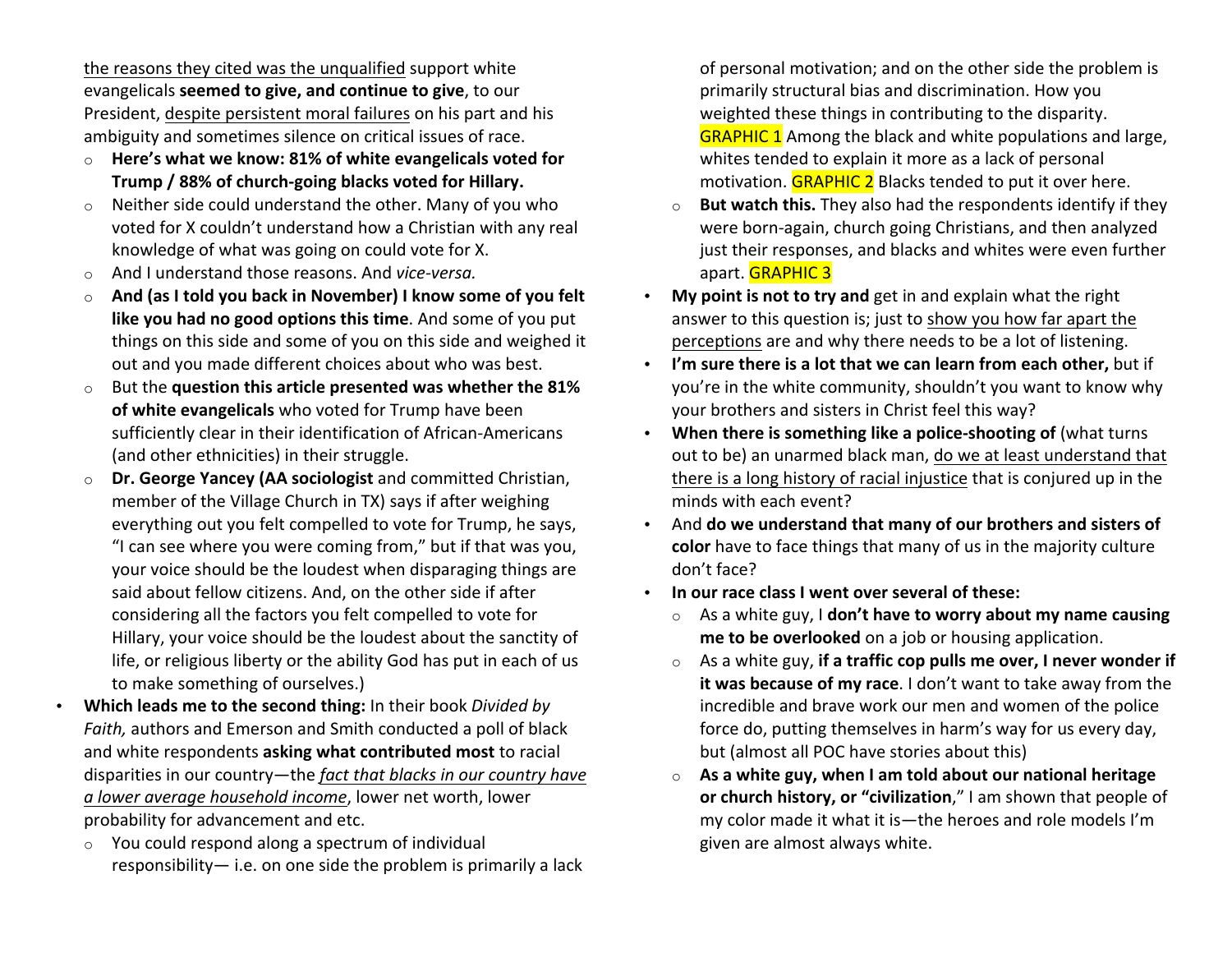- $\circ$  (The black history moment I often get in social studies class was about George Washington Carver and his peanut.
- $\circ$  Church history: the Jesus and the Apostles I saw... then church history skipped 1500 years to Luther the German. I didn't learn that Augustine and Athanasius were from the region of Africa... First missionary.
- o **The result of all this was, even if unintentionally,** I grow up thinking that people who look like me made civilization and church history great, and if people of color contributed to it they were the exception.
- o **And can we acknowledge that there is still an extraordinary wealth gap**, on the whole between white and black Americans—and while there are multiple reasons that may contribute to that—can we at least all acknowledge that the racial disparities of our past have undoubtedly contributed to that?
	- o **BTW, if you are a political conservative,** don't write this off as liberal blather: **Ben Sasse**, a Republican Senator from Nebraska and a rising star in the conservative movement, says in his excellent book *The Vanishing* American Adult that we have to acknowledge that the 200 years of slavery and Jim Crow laws did a number on African-American family structure and severely hampered their abilities for upward mobility in our culture.

*Bottom line: The perception of where we are, and how we got here, and why we stay here is pretty different among white and black Americans.*

And if we're going to go forward, it's going to be because we're committed to listening to each other...

• One of our AA pastors, whom you'll meet here in a few minutes, *Tremayne Manson:* We talk a lot at this church about wanting diversity; but diversity has to be rooted in reconciliation; *reconciliation has to be rooted in justice, and justice has to be* 

rooted in recognition of wrong, confession and repentance where *those things are applicable.* 

Let me review a couple of really important concepts here, and then I want to talk about this today with a couple of special friends here at TSC. 

**Amos 2:6–7** Amos is an OT book that is essentially one extended sermon in which Amos talks about God's anger against injustice in the world. **Israel typically loved these justice sermons**, because they loved to hear about the sins of the nations and how God was going to punish the wicked. As Amos started his sermon they pulled their chairs and started to shout, "Amen, brother! Preach it. Tell them *heathens about their sins!"* 

**But shortly into his sermon, Amos's focus began to change, and he** began to talk about injustices *in* Israel. The crowd started to grow shifty, then silent, then outright hostile. God describes the injustice in Israel like this: *"They sell the righteous for silver, and the needy for a* pair of sandals. They trample the head of the poor into the dust of the *earth, and (they) turn aside the way of the afflicted."* 

- **What is most noteworthy in these verses** is that there is no talk of thievery, or corruption, or murder, just turning away from the poor; living lives of ease, comfort and luxury in the face of suffering.
	- o **Injustice according to Amos is leveraging**—even by legal means—your positions of privilege in a way that either exploits or ignores the suffering others.
	- $\circ$  **The word "justice" in the OT goes hand in hand with the word "righteousness,"** which means to be in right standing with God and in with others—which Jesus summarized as loving others as you love yourself, which means more than just being fair; it means leveraging your positions of power and privilege to help others.
- I **point that out because we tend to put helping the needy** under the heading of charity. I.e. If you don't do it, you are stingy. But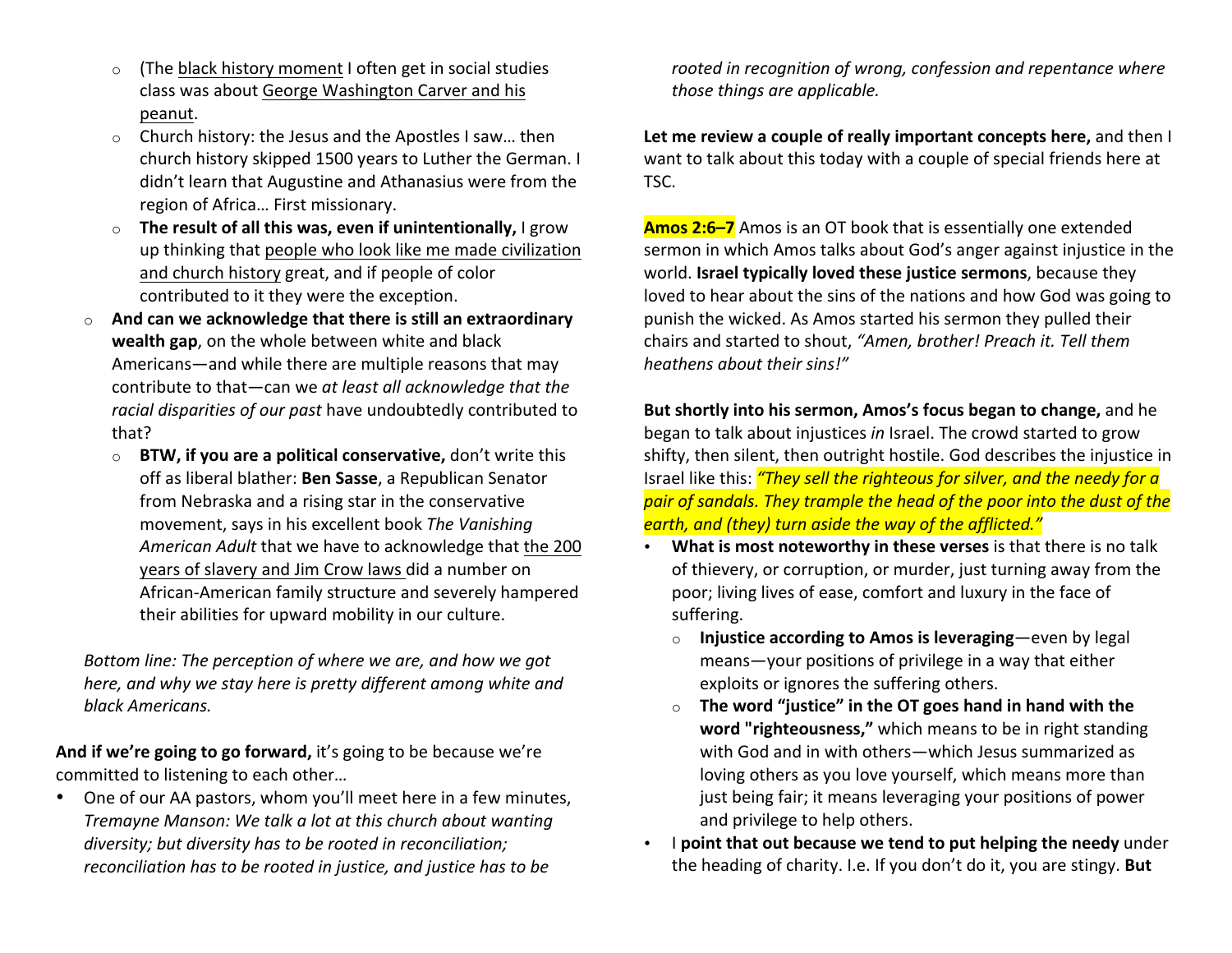**according to Amos,** God sees a failure to help the poor as injustice, a more serious thing. The word "justice" (mishpat) **occurs over 200 times in the OT**, and usually when you see it you'll see **four classes of people brought up:** widows, orphans, foreigners, and the poor—what one scholar calls "the quartet of the vulnerable."

- $\circ$  (BTW, this is the marching orders for our local outreach ministry. They have **contextualized the quartet of the vulnerable** to the Triangle: homeless, orphan, prisoner, single mom, disconnected youth, refugees and immigrants and strategic neighborhoods.
- We are a just and righteous people only if we are involved **helping** these groups.
- **Deut 10:18,** Moses, talking about the righteous man, says, "He executes justice [mishpat] for the fatherless and the widow, and loves the sojourner, giving him food and clothing." -Deuteronomy 10:18
- One scholar said: "In the OT, 'justice' is not just putting down the oppressor, it's also helping to lift up the oppressed."
	- o Tim Keller: "The just person, in the Old Testament, is one who sees his or her resources as... a gift they've been given to steward for the benefit of the whole community."
	- $\circ$  (Note that Keller here is not talking about some kind of forced Marxist redistribution scheme—there are other things in the Bible would challenge that idea-this is not about the **government but the people of God** and the attitude believers should have toward their privileges).
- With the blessing of privilege comes the responsibility to **leverage it for those without it.**

And here was Amos's second point which has particular relevance to our discussion: Silence in the face of injustice is regarded by God as complicity in that injustice. It's not enough that we are not guilty ourselves of injustice. Silence and complacency when it is happening around us is regarded by God as being guilty of it ourselves.

- Amos's words remind me of those of Martin Luther King, Jr. in "Letter from a Birmingham Jail," many of whose sermons are based on Amos: "I must confess that over the past few years I *have been gravely disappointed with the white moderate. [By this he meant white people who chose not to engage.] I have almost* reached the regrettable conclusion that the Negro's great stumbling block in his stride toward freedom is not the ... Ku Klux **Klanner, but the white moderate, who is more devoted to 'order'** *than to justice;* who prefers a negative peace which is the absence of tension to a positive peace which is the presence of justice... **Shallow understanding from people of good will is more** *frustrating than absolute misunderstanding from people of ill* **will. Lukewarm acceptance is much more bewildering than** *outright rejection."*
	- o And let me note: This wasn't just a problem for people 50 **years ago.** It is a problem for us today, for me today. I have to confess that I have not always spoken up when I should. I thank God for my minority friends who have been patient to walk with me, because I have often been a terrible student and a bad listener. None of us are where we should be on this, but I believe we can walk forward in this *together*. I've been helped by friends and brothers of color... like Dr. Terrance Ruth and Tremayne Manson you'll meet in a minute. Bryan Lorrits. Chris Green. Brothers I love and have so much to learn from.
	- $\circ$  I'm often stumbling forward clumsily in this—but learning more every day.

So, we have to wrestle with the implications of justice and what righteousness looks like in our society for this conversation to progress. 

**Galatians 6:2** "Carry one another's burdens; in this way, you will fulfill the law of Christ." Part of being one body in Christ is being committed to feeling—and seeking to understand—the pain that others are going through. That starts with listening. The famous psychologist M.